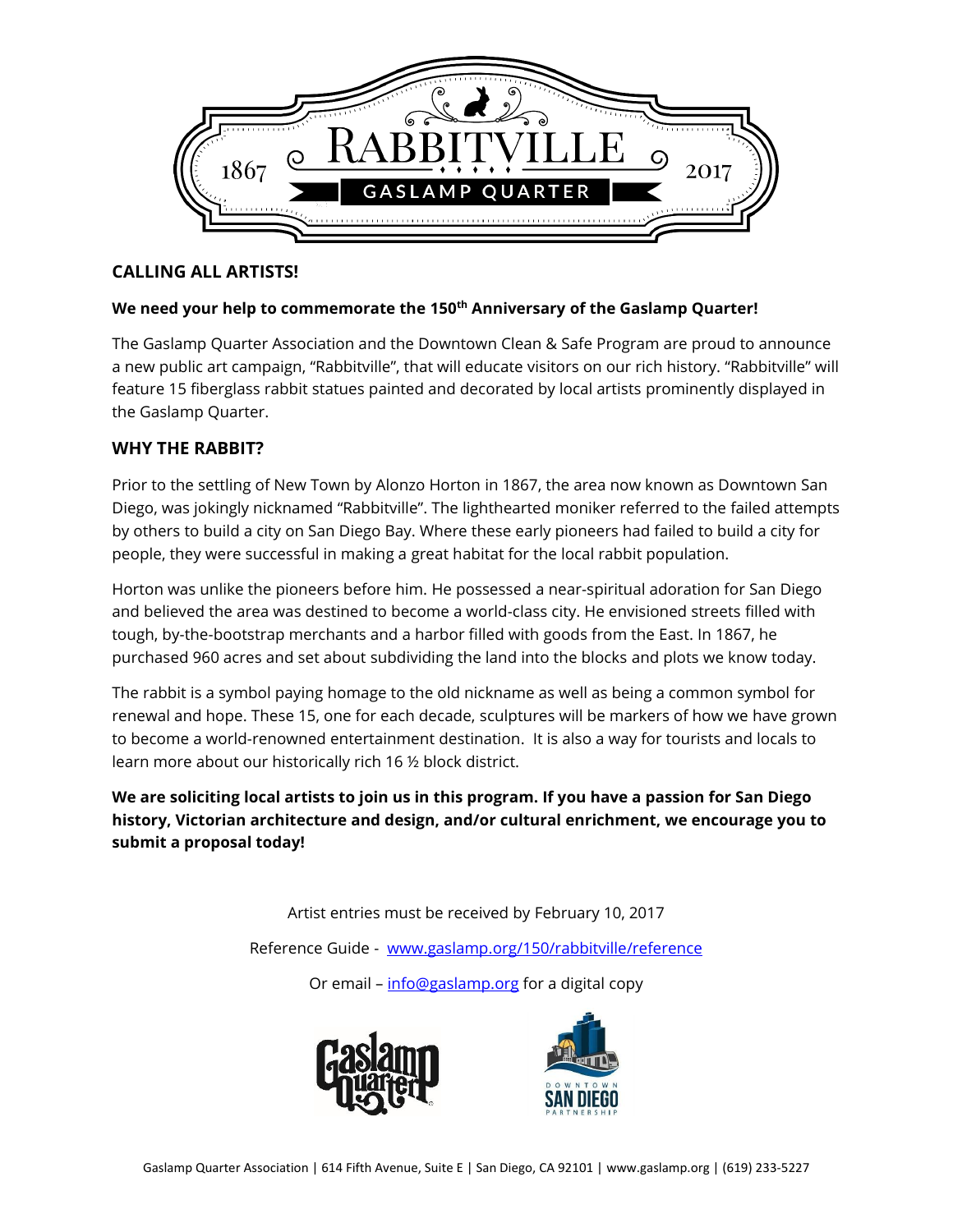### **BENEFITS**

Our seven (7) month public art exhibit in the Gaslamp Quarter, will be enjoyed by locals and visitors alike and gives you…

- A showcase for your talent;
- Optimum exposure through increased pedestrian traffic within the Historic Gaslamp Quarter;
- Media attention;
- A means to give back to the community. But don't just take our word for it. Communities as diverse as tiny Brandon, Vermont, to cosmopolitan Zurich, Switzerland, have staged similar hugely successful exhibits.

### **RABBITS ARE YOUR CANVAS - DESIGN DETAILS**

A fiberglass rabbit form, wearing nothing but a rough factory priming, awaits your creative vision. The form is approximately 40" to top of ears H , 36"H top of head x 30" nose-tall x 20" W . You transform this unadorned figure into a work of vibrant art. The rabbit's distinctive shape and unique charm offer you endless creative possibilities. The decorated rabbits will be on a pedestal, and securely placed around the Gaslamp Quarter each weighing between 50 and 60 pounds.

## **TO PARTICIPATE**

Print out and complete the application form, which must include your design, and vision of how you plan to commemorate our 150<sup>th</sup> Anniversary.

Please use our drawing templates or create your own template from the photos provided. Be sure to include your name on each piece submitted. Entries must be received by **February 10, 2017.**

- Be sure to show us all sides of your design.
- Provide a copy of your resume / artist bio.
- Include samples or photocopies of your artwork (include a self-addressed, stamped envelope to ensure their return). Again, include your name on each piece submitted.
- Send the completed application form, your rabbit design, resume and work samples in hard copy form to: "Rabbitville 150" Gaslamp Quarter Association 614 Fifth Ave. Suite E San Diego, CA. 92101.

#### **You may submit more than one design; however, judges will select only one design per artist.**

# **SUBMIT YOUR PROPOSAL TODAY!**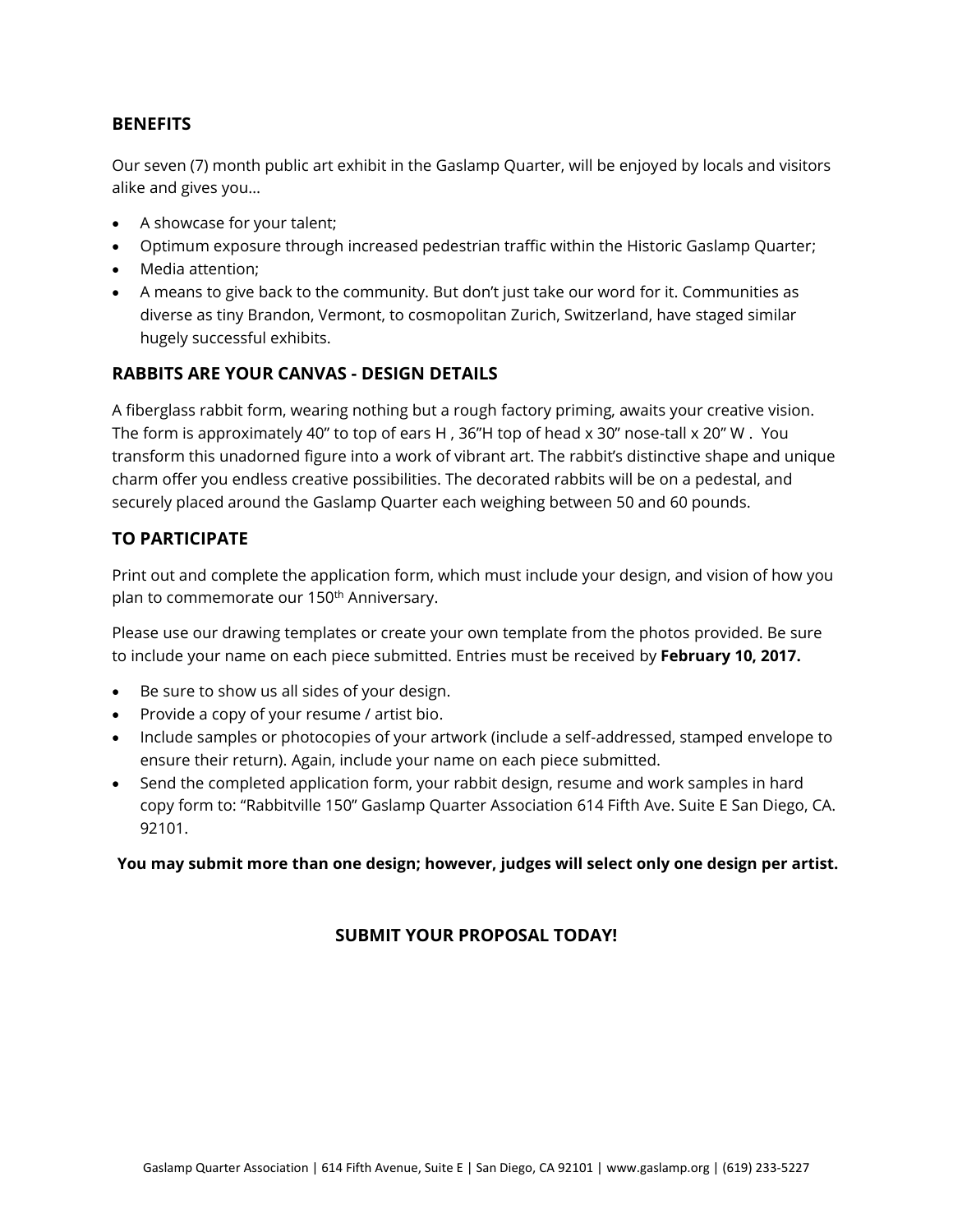## **RULES OF "RABBITVILLE"**

- Each sculpture should contain your creativity as well as the integrity of this historic district. We would ask that your design reflect the character of our district. [Click here for a reference guide](http://www.gaslamp.org/150/rabbitville/reference) that shows our districts architectural/ color guidelines used by our member businesses, architects, and residents.
	- $\circ$  Artists may alter the basic rabbit form, but cannot compromise its structural integrity.
- Artists in their design must commemorate the Gaslamp Quarter's 150<sup>th</sup> Anniversary and choose to paint, sculpt, or adorn the rabbits. Objects attached to the rabbits must be affixed so that they cannot be easily removed. Attached objects must be weather-resistant.
- Artists have the option of adding appendages to the fiberglass form. Proposed additions must be made clear at the time of original submission of drawings to the review committee.
- Rabbits will be placed in outdoor areas for seven (7) months, fully accessible to the public, beginning in May. Artists should consider the weather and other elements, including sun, rain, wind, dirt, and people. Artists must develop designs that can withstand the weather and the public, who will be touching, the rabbits.
- Artists should consider that their designs might be purchased for long-term installation in an outdoor location.
	- $\circ$  Once an approved design has been selected for production, the artist will be notified immediately and arrangements will be made to pick up the blank Rabbit Sculpture.
	- o Production of the Rabbit- Artists will decorate their Rabbit(s) in their studio or home. The selected artist will be responsible for transporting their Rabbit to and from his or her studio. Artists will be responsible for the cost of all materials used in the production of their Rabbit sculpture unless special arrangements are made with the sponsor.
	- $\circ$  The surface of each Rabbit is primed by the manufacturer. Acrylic paint, artificial resin paint or two-component paint can be used to paint or spray a design on the Rabbit. Items may also be attached to the Rabbit. (mosaic, decoupage, wrapping etc.)
	- $\circ$  Further guidelines will be provided to artists upon selection. Final designs must be that of the original proposal, unless specified by the sponsor or selection committee before work begins on the sculpture.
- Upon completion of the artwork, The Public Arts Subcommittee of the Gaslamp Quarter Association, will apply a protective clear exterior grade sealer that is non-reactive, UV- resistant and waterproof on the rabbits prior to their public placement.
- Designs must be appropriate for public display. Designs that are religious, political, or sexual in nature will not be accepted.
	- o Corporate logos and advertising are not permitted. The Public Arts Subcommittee will review and evaluate all designs and has sole discretion to accept or reject any design.
	- $\circ$  Artists will not be responsible for the installation or removal of the Rabbit. Artists must be available for any possible touch up work that may be required once the exhibit is underway. If the artist is not available for necessary touch ups, The Public Arts Subcommittee may ask another artist to perform the work.
	- o All rabbits will require touch-ups and cleaning prior to their permanent homes with their Sponsor. Artists are expected to be available to make these touch ups upon return to the sponsor.